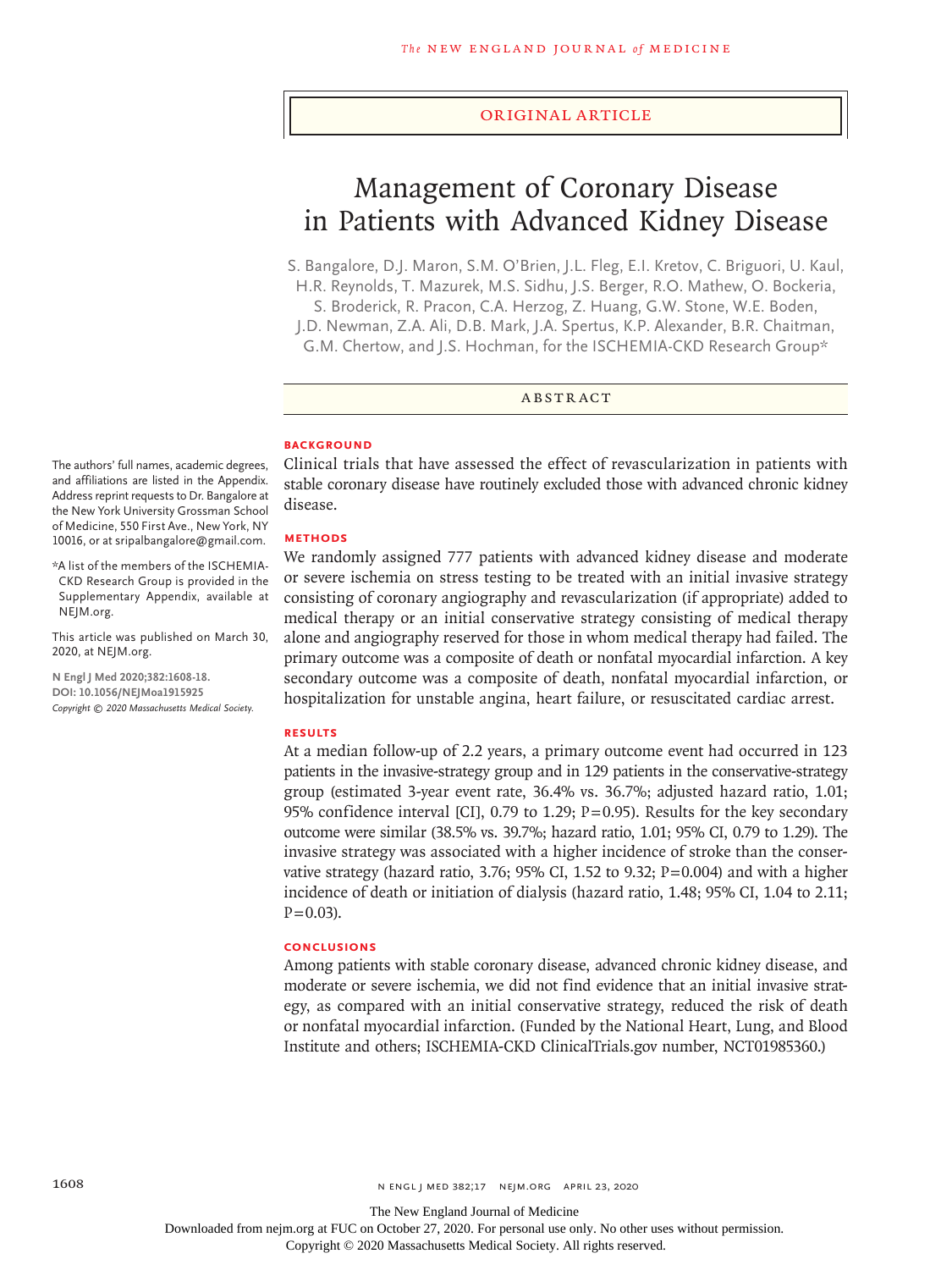**CARDIOVASCULAR DISEASE IS THE LEAD-**<br>ing cause of death in patients with chron-<br>ic kidney disease.<sup>1</sup> The presence of kidney<br>disease has been associated with an increased ing cause of death in patients with chronic kidney disease.<sup>1</sup> The presence of kidney disease has been associated with an increased risk of procedural complications (including renal injury) from coronary angiography and revascularization, and it is uncertain whether these shortterm risks result in longer-term benefits. Most trials involving patients with cardiovascular disease have either excluded patients with advanced kidney disease or included too few to permit a confident estimation of treatment benefits.<sup>2-6</sup>

In a randomized trial reported in 1992 involving 26 candidates for kidney transplantation, revascularization was associated with a lower risk of cardiovascular death or myocardial infarction than medical therapy (nifedipine and aspirin only).<sup>7</sup> However, both coronary revascularization procedures and medical therapy have evolved dramatically during the subsequent three decades. We therefore conducted ISCHEMIA-CKD (International Study of Comparative Health Effectiveness with Medical and Invasive Approaches–Chronic Kidney Disease) to test whether there is incremental benefit of an invasive strategy in patients with stable coronary disease and advanced chronic kidney disease.

#### Methods

#### **Trial Design**

In this investigator-initiated, international, randomized trial, we enrolled patients with advanced kidney disease (defined as an estimated glomerular filtration rate [eGFR] of <30 ml per minute per  $1.73 \text{ m}^2$  of body-surface area or the receipt of dialysis) and moderate or severe myocardial ischemia. The trial was designed to determine whether an initial invasive strategy added to medical therapy would be associated with a lower risk of cardiovascular events than an initial conservative strategy of medical therapy alone with angiography reserved for patients in whom medical therapy had failed. Enrollment in ISCHEMIA-CKD began approximately 2 years after the initiation of ISCHEMIA (International Study of Comparative Health Effectiveness with Medical and Invasive Approaches), $<sup>8</sup>$  and the two trials ran in parallel</sup> and were conducted at most of the same sites. Details regarding the trial design,<sup>9</sup> eligibility criteria, and differences between the two trials are

briefly described in the Methods section and Table S1 in the Supplementary Appendix, available with the full text of this article at NEJM.org.

The trial was funded by the National Heart, Lung, and Blood Institute, with donations of medical equipment and medications from the manufacturers (Table S2). Industry sponsors had no role in the design of the trial, collection or analysis of the data, interpretation of the results, or writing of the manuscript. The corresponding ethics committee or institutional review board at each participating center approved the trial. The statistical and data coordinating center at the Duke Clinical Research Institute monitored data collection and performed all statistical analyses. New York University Grossman School of Medicine was the clinical coordinating center. The first author had full access to the data, prepared the first draft of the manuscript, was responsible for editing and finalizing subsequent drafts, made the decision to submit the final manuscript for publication, and vouches for the accuracy and completeness of the trial data and for the fidelity of the trial to the protocol, available at NEJM.org.

# **Eligibility and Procedures**

Eligible patients had advanced kidney disease and moderate or severe myocardial ischemia, as determined by the site investigators using trialdefined criteria (Table S3). In contrast with ISCHEMIA,<sup>8</sup> in this trial the use of coronary computed tomographic (CT) angiography was not recommended as a screening test to exclude left main coronary artery disease or nonobstructive disease because of the risk of acute kidney injury. Also in contrast with ISCHEMIA,<sup>8</sup> we did not perform core laboratory review of stress tests. Patients who met the eligibility criteria (Table S4) and provided written informed consent were randomly assigned in a 1:1 ratio to be treated with an initial invasive or conservative strategy; randomization was performed by means of a central interactive voice-response or Web-based response system with the use of randomly permuted blocks of varying sizes, with stratification according to the enrollment site.

The invasive strategy consisted of the use of coronary angiography within a target of 30 days after randomization, when feasible, with revascularization (percutaneous coronary intervention

The New England Journal of Medicine

Downloaded from nejm.org at FUC on October 27, 2020. For personal use only. No other uses without permission.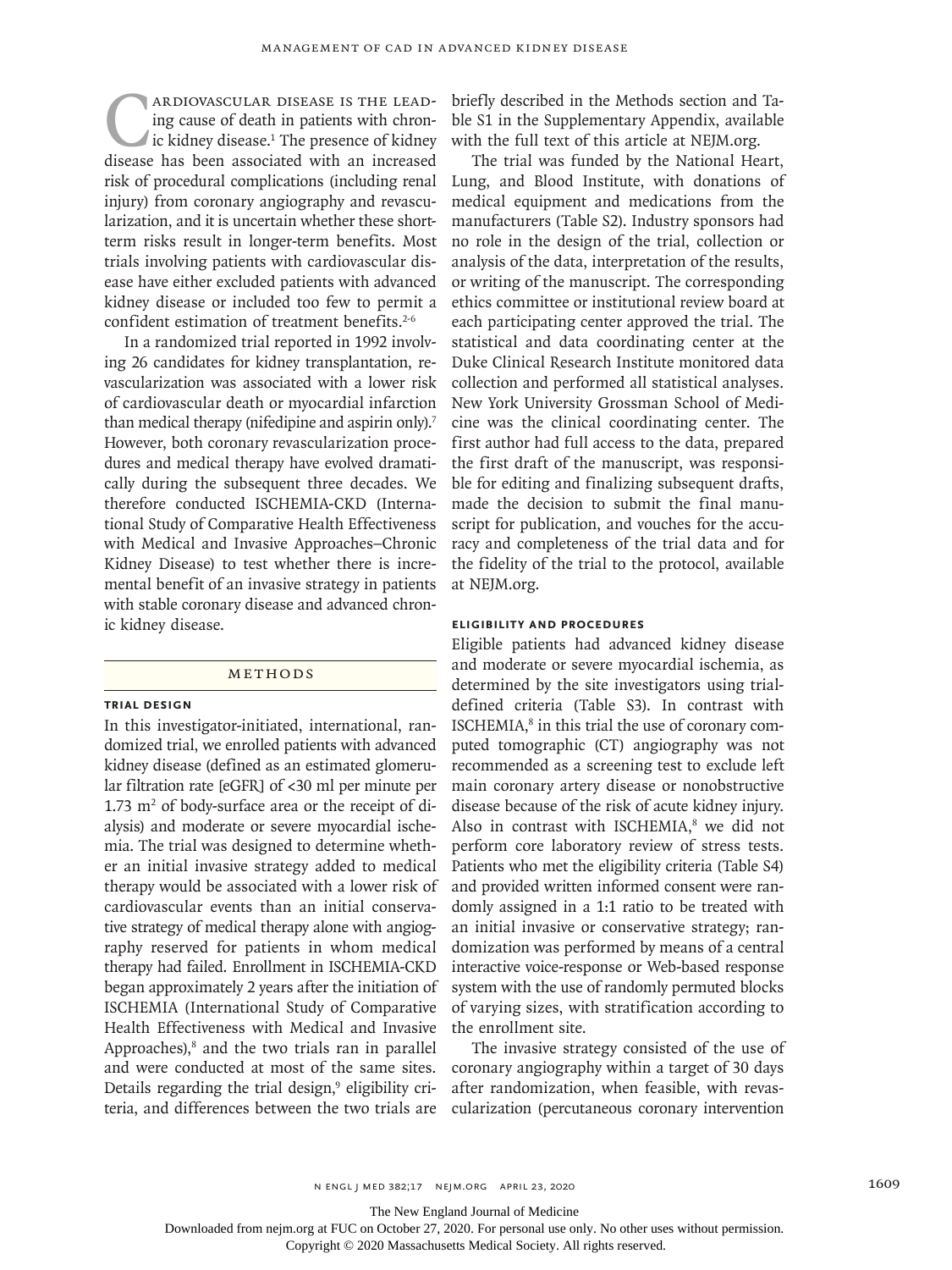[PCI] or coronary-artery bypass grafting [CABG]) as soon thereafter as clinically appropriate. The selection of PCI versus CABG or medical therapy in cases in which revascularization would not be appropriate (e.g., nonobstructive coronary disease or diffuse small-vessel disease) was left to the discretion of the treating team. The inclusion on the team of an interventional cardiologist, a cardiac surgeon, a cardiologist, and a nephrologist was recommended (heart–kidney team). Strategies to reduce the risk of acute kidney injury included a customized hydration protocol<sup>10</sup> and a contrastvolume threshold provided to the site on the basis of the patient's eGFR and body weight, along with protocols for PCI techniques involving the use of ultralow contrast volume<sup>11</sup> or no contrast agent.12 In the conservative-strategy group, coronary angiography was reserved for patients in whom medical therapy had failed, including those with an acute coronary syndrome, heart failure, resuscitated cardiac arrest, or angina refractory to medical therapy. The guidelines for revascularization — including recommendations with respect to the choice of PCI or CABG, an algorithm for determining fractional flow reserve, and strategies to minimize acute kidney injury — are outlined in the Methods section in the Supplementary Appendix.

Medical therapy consisted of intensive secondary prevention with lifestyle and pharmacologic interventions recommended equally to both groups on the basis of predetermined treat-totarget algorithms for the attainment of goals for reducing risk factors. The patients were followed at months 1.5, 3, 6, and 12 after randomization during the first year and every 6 months thereafter. Details regarding medical therapy are provided in the Supplementary Appendix.

## **Trial Outcomes**

The primary outcome was a composite of death or nonfatal myocardial infarction. A key secondary outcome was a composite of death, nonfatal myocardial infarction, or hospitalization for unstable angina, heart failure, or resuscitated cardiac arrest. We also used the Seattle Angina Questionnaire and the Canadian Cardiovascular Society angina class to evaluate angina-related quality of life. The safety outcomes were the initiation of dialysis in patients who were not receiving dialysis at baseline and a composite of newly initiated dialysis or death.

The definitions of the outcomes, including two separate definitions used for myocardial infarction, are outlined in the Supplementary Appendix.9 An independent clinical-events committee whose members were unaware of trial-group assignments adjudicated all deaths and episodes of myocardial infarction, hospitalization for unstable angina or heart failure, resuscitated cardiac arrest, and stroke or transient ischemic attack.

# **Statistical Analysis**

The original planned sample size of approximately 1000 patients was revised to 650 patients (range, 500 to 700) because of slow recruitment.<sup>9</sup> Power calculations that were performed in 2015 determined that the enrollment of 500 patients and a mean follow-up of 3 years would provide a power of more than 81% to detect an incidence of the primary outcome that was 23 to 27% lower in the invasive-strategy group than in the conservative-strategy group, based on the assumption that the cumulative 4-year event rate in the conservative-strategy group would be 60 to 75%. When we reestimated the power calculation using updated event-rate assumptions derived from blinded trial data obtained in 2018, we determined that the final sample size of 777 patients would provide a power of approximately 80% to detect an incidence of the primary outcome that was 22 to 24% lower in the invasive-strategy group than in the conservative-strategy group, assuming an aggregate 4-year event rate of 41 to 48% in the conservative-strategy group and an accrual of 240 to 270 primary outcome events.

Outcomes were analyzed according to the intention-to-treat principle. We used the Kaplan– Meier method to estimate event rates for outcomes that were not subject to competing risks (fatal outcomes and outcomes that included death in the composite) and a nonparametric estimator of the cumulative-incidence function for outcomes that were subject to competing risks (nonfatal outcomes and those including cause-specific deaths). We used a Cox proportional-hazards model to estimate average effect sizes for each treatment. Results are reported as hazard ratios and 95% confidence intervals. The confidence intervals have not been adjusted for multiple comparisons, so these intervals should not be used to infer definitive treatment effects.

The proportional-hazards assumption was assessed by visually inspecting Schoenfeld residuals

The New England Journal of Medicine

Downloaded from nejm.org at FUC on October 27, 2020. For personal use only. No other uses without permission.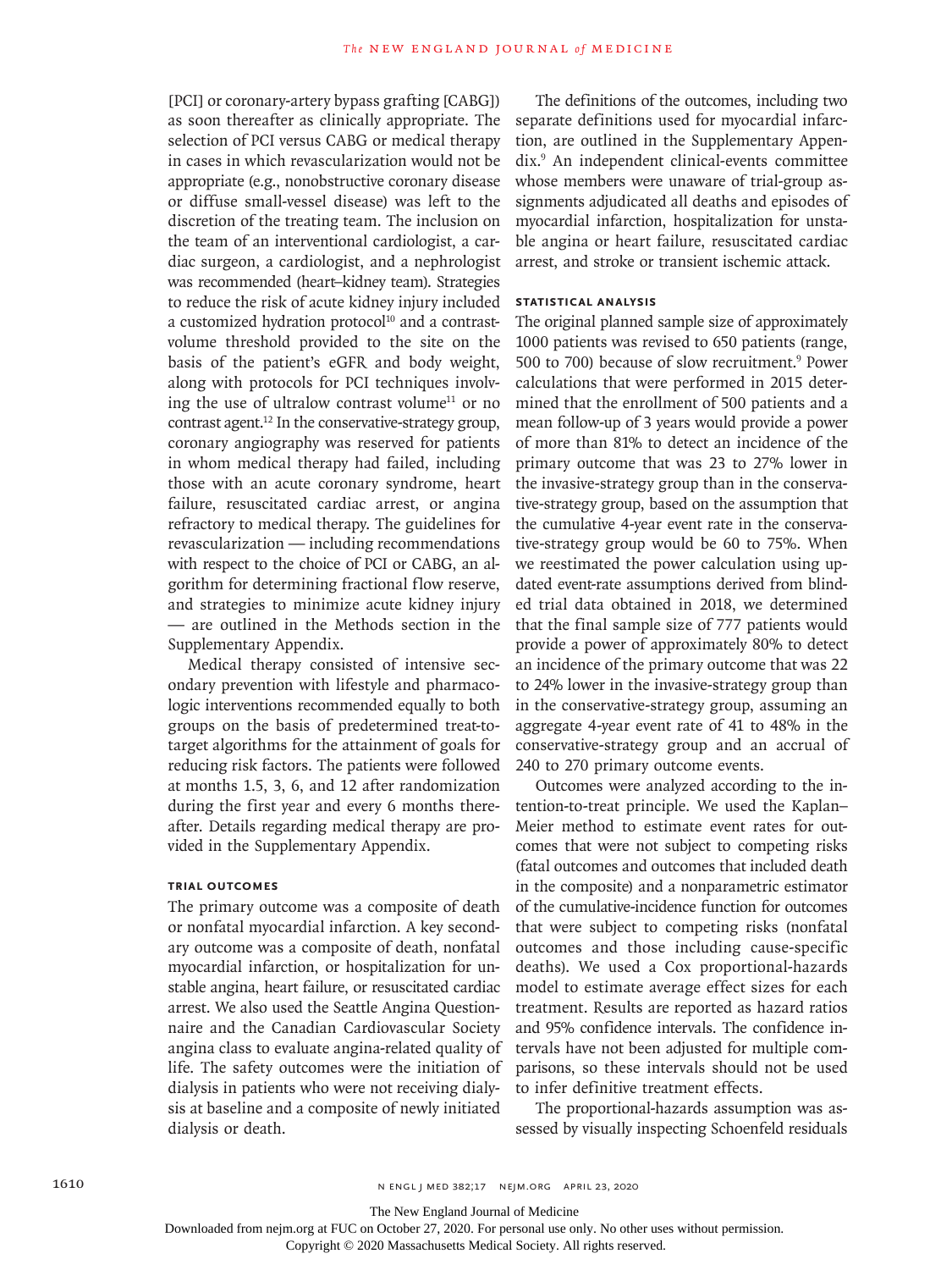and log-minus-log survival plots and by testing the null hypothesis of no interaction between time and treatment. The proportional-hazards assumption was met for all the models (Fig. S1). To account for heterogeneity among the trial patients, the Cox model was adjusted for prespecified baseline covariates, including age, sex, kidney function (dialysis status and eGFR in patients not receiving dialysis), left ventricular ejection fraction, and diabetes. We used the Cox model to assess the consistency of treatment effects in prespecified subgroups by estimating interactions between the treatment group and baseline covariates.

To supplement conventional confidence intervals, the Cox model was reexpressed in a Bayesian statistical framework. We implemented the Bayesian approach with a noninformative (neutral) prior distribution and used the resulting posterior distribution to evaluate hypotheses concerning the direction and magnitude of the unknown hazard ratio in the Cox model. All statistical analyses were performed with the use of SAS software, version 9.4 (SAS Institute).

#### **RESULTS**

# **Baseline Characteristics**

Between April 29, 2014, and January 31, 2018, a total of 802 patients were enrolled in the trial. Of these patients, 777 (96.9%) underwent randomization (388 to the invasive-strategy group and 389 to the conservative-strategy group) at 118 sites in 30 countries (Fig. S2). The median age of the patients was 63 years; 57.1% had diabetes, and 53.4% were receiving dialysis. Among those who were not receiving dialysis, the median eGFR was 23 ml per minute per  $1.73 \text{ m}^2$ . The patients had median scores for the frequency of angina that were consistent with occurrence several times per month. The qualifying stress test included various types of stress imaging in 81.5% of the patients and nonimaging exercise stress testing in 18.5%. Severe ischemia was present in 37.8% of the patients (Table 1).

## **Medical Therapy and Attainment of Risk-Factor Goals**

The types of medications and attainment of riskfactor goals were similar in the two groups (Table S5). The median level of low-density lipoprotein cholesterol was 83 mg per deciliter (2.1 mmol per liter) at baseline and 70 mg per deciliter (1.8 mmol per liter) at the last visit. The median systolic blood pressure was 135 mm Hg at baseline and 130 mm Hg at the last visit. There was more use of antianginal medications in the conservativestrategy group and more use of dual antiplatelet therapy in the invasive-strategy group (Fig. S3).

## **Invasive Procedures**

In the invasive-strategy group, the 3-year cumulative incidences of coronary angiography and revascularization were 85.2% and 50.2%, respectively (85% with PCI and 15% with CABG) (Fig. S4). The most common reasons that coronary angiography was not performed in the invasive-strategy group were death and illness that occurred before the procedure (5%) and patient preference (6%). Multivessel coronary disease was present in 51.3% of the patients, with involvement of the left anterior descending artery in 57.2%. A total of 26.5% of the patients had no obstructive coronary disease. The most common reason that revascularization was not performed in the invasivestrategy group was a lack of obstructive coronary disease (Table S6).

In the conservative-strategy group, the 3-year cumulative incidences of coronary angiography and revascularization were 31.6% and 19.6%, respectively; the corresponding incidences of the two procedures for reasons other than a confirmed outcome event were 19.8% and 11.0%. The reasons for the use of coronary angiography and revascularization in the conservative-strategy group are shown in Figure S5.

#### **Follow-up and Clinical Outcomes**

Overall, 4 patients (0.5%) withdrew from the trial, and 8 (1.0%) were lost to follow-up. More than 99% of expected patient-years of follow-up were completed. The median duration of follow-up was 2.2 years (interquartile range, 1.6 to 3.0).

A primary outcome event occurred in 123 patients in the invasive-strategy group and in 129 patients in the conservative-strategy group (adjusted hazard ratio, 1.01; 95% confidence interval [CI], 0.79 to 1.29; P=0.95) (Fig. 1A and Table 2). The estimated 3-year cumulative incidence of the primary outcome was 36.4% in the invasive-strategy group and 36.7% in the conservativestrategy group (difference, −0.4%; 95% CI, −8.5 to 7.8). The key secondary outcome occurred in 132 patients in the invasive-strategy group and in 138 patients in the conservative-strategy group

The New England Journal of Medicine

Downloaded from nejm.org at FUC on October 27, 2020. For personal use only. No other uses without permission.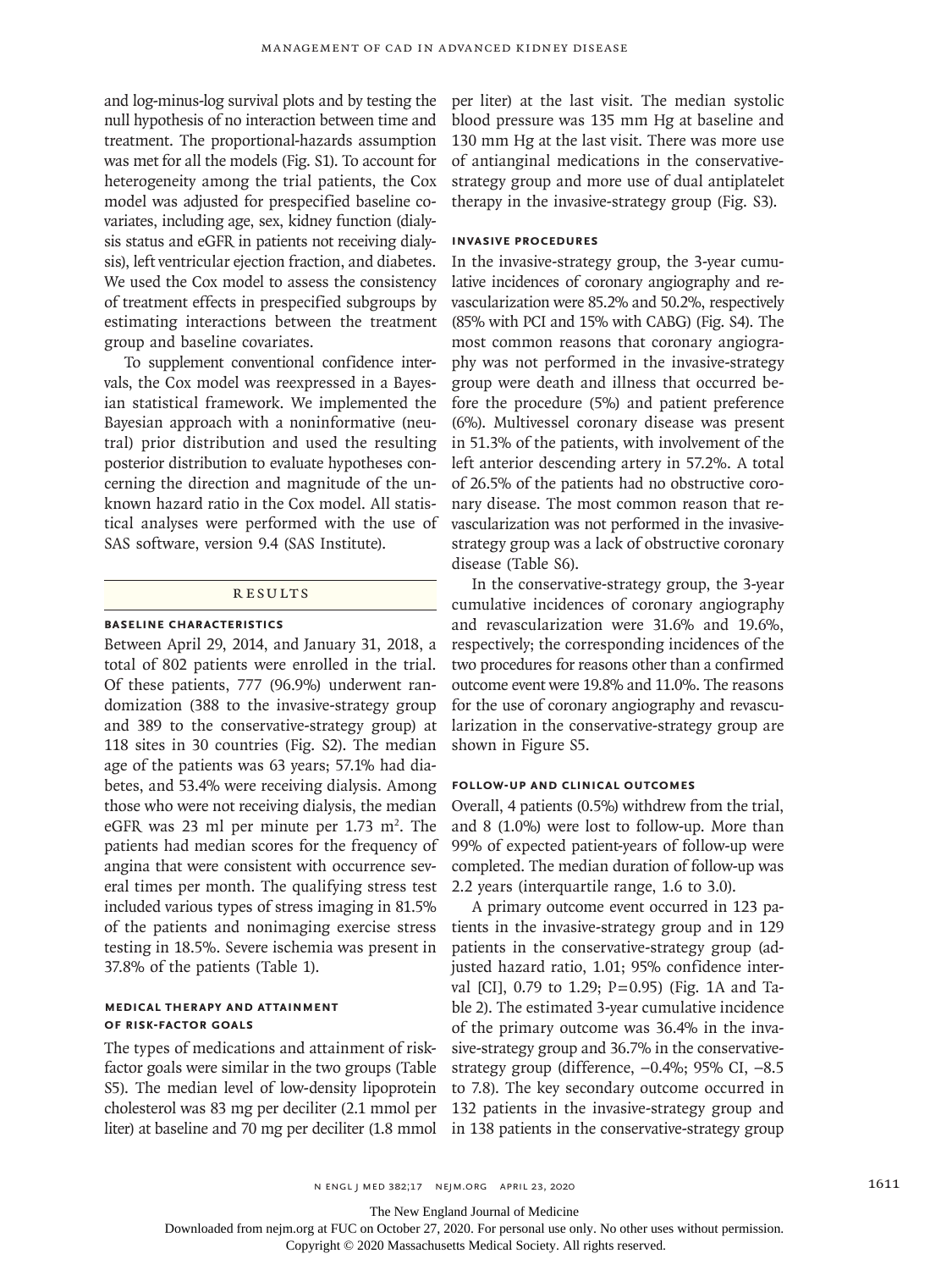(adjusted hazard ratio, 1.01; 95% CI, 0.79 to 1.29) ability that the invasive strategy increased the (Fig. 1B and Table 2).

In the Bayesian analysis, the probability that the invasive strategy reduced the hazard ratio of the primary outcome by more than 10% (ad-

hazard ratio for the primary outcome by more than 10% (adjusted hazard ratio, >1.10) was 24% (Fig. S6).

justed hazard ratio, <0.90) was 19%; the prob-cardiovascular death were high and similar in The incidences of death from any cause and

| Table 1. Characteristics of the Patients at Baseline.* |                                         |                                             |                                    |  |  |  |  |  |
|--------------------------------------------------------|-----------------------------------------|---------------------------------------------|------------------------------------|--|--|--|--|--|
| Characteristic                                         | <b>Invasive Strategy</b><br>$(N = 388)$ | <b>Conservative Strategy</b><br>$(N = 389)$ | <b>All Patients</b><br>$(N = 777)$ |  |  |  |  |  |
| Median age (IQR) - yr                                  | $62(55-69)$                             | 64 (56-70)                                  | $63(55 - 70)$                      |  |  |  |  |  |
| Male sex - no. $(%)$                                   | 268 (69.1)                              | 267 (68.6)                                  | 535 (68.9)                         |  |  |  |  |  |
| Race - no./total no. (%) <sup>+</sup>                  |                                         |                                             |                                    |  |  |  |  |  |
| White                                                  | 244/373 (65.4)                          | 237/374 (63.4)                              | 481/747 (64.4)                     |  |  |  |  |  |
| <b>Black</b>                                           | 33/373(8.8)                             | 30/374 (8.0)                                | 63/747(8.4)                        |  |  |  |  |  |
| Asian                                                  | 91/373 (24.4)                           | 100/374 (26.7)                              | 191/747 (25.6)                     |  |  |  |  |  |
| Multiple races                                         | 5/373(1.3)                              | 7/374(1.9)                                  | $12/747$ $(1.6)$                   |  |  |  |  |  |
| Severity of ischemia - no./total no. (%)               |                                         |                                             |                                    |  |  |  |  |  |
| Moderate                                               | 242/387 (62.5)                          | 234/388 (60.3)                              | 476/775 (61.4)                     |  |  |  |  |  |
| Severe                                                 | 141/387 (36.4)                          | 152/388 (39.2)                              | 293/775 (37.8)                     |  |  |  |  |  |
| Risk factor - no./total no. (%)                        |                                         |                                             |                                    |  |  |  |  |  |
| Hypertension                                           | 349/386 (90.4)                          | 362/387 (93.5)                              | 711/773 (92.0)                     |  |  |  |  |  |
| <b>Diabetes</b>                                        | 226/388 (58.2)                          | 218/389 (56.0)                              | 444/777 (57.1)                     |  |  |  |  |  |
| Current smoker                                         | 46/388 (11.9)                           | 38/389 (9.8)                                | 84/777 (10.8)                      |  |  |  |  |  |
| Prior myocardial infarction                            | 62/387 (16.0)                           | 71/389 (18.3)                               | 133/776 (17.1)                     |  |  |  |  |  |
| Prior heart failure                                    | 65/388 (16.8)                           | 70/389 (18.0)                               | 135/777 (17.4)                     |  |  |  |  |  |
| Prior stroke                                           | 36/388 (9.3)                            | 32/389 (8.2)                                | 68/777(8.8)                        |  |  |  |  |  |
| Peripheral-artery disease                              | 25/388(6.4)                             | 23/389 (5.9)                                | 48/777 (6.2)                       |  |  |  |  |  |
| Previous intervention - no. (%)                        |                                         |                                             |                                    |  |  |  |  |  |
| PCI                                                    | 74 (19.1)                               | 72 (18.5)                                   | 146 (18.8)                         |  |  |  |  |  |
| CABG                                                   | 14(3.6)                                 | 14(3.6)                                     | 28(3.6)                            |  |  |  |  |  |
| Median left ventricular ejection fraction (IQR) - %    | $58(50-63)$                             | 58 (50-64)                                  | 58 (50-64)                         |  |  |  |  |  |
| Renal transplantation - no./total no. (%)              |                                         |                                             |                                    |  |  |  |  |  |
| History of procedure                                   | 9/388(2.3)                              | 15/389 (3.9)                                | 24/777(3.1)                        |  |  |  |  |  |
| On waiting list                                        | 37/358 (10.3)                           | 57/366 (15.6)                               | 94/724 (13.0)                      |  |  |  |  |  |
| Dialysis                                               |                                         |                                             |                                    |  |  |  |  |  |
| With end-stage renal disease - no. (%)                 | 198 (51.0)                              | 217 (55.8)                                  | 415 (53.4)                         |  |  |  |  |  |
| Median duration $( IQR)$ - yr                          | $3(1-6)$                                | $2(1-4)$                                    | $2(1-5)$                           |  |  |  |  |  |
| Type of dialysis $-$ no./total no. (%)                 |                                         |                                             |                                    |  |  |  |  |  |
| Hemodialysis                                           | 162/196 (82.7)                          | 182/215 (84.7)                              | 344/411 (83.7)                     |  |  |  |  |  |
| Peritoneal dialysis                                    | 32/196 (16.3)                           | 28/215 (13.0)                               | 60/411 (14.6)                      |  |  |  |  |  |
| Estimated GFR among those not receiving dialysis       |                                         |                                             |                                    |  |  |  |  |  |
| Median (IQR) — ml/min/1.73 m <sup>2</sup>              | $23(16-27)$                             | $23(17-27)$                                 | $23(17-27)$                        |  |  |  |  |  |
| Distribution - no./total no. (%)                       |                                         |                                             |                                    |  |  |  |  |  |
| <15                                                    | 28/190 (14.7)                           | 23/172 (13.4)                               | 51/362(14.1)                       |  |  |  |  |  |
| $15$ to $<30$                                          | 162/190 (85.3)                          | 149/172 (86.6)                              | 311/362 (85.9)                     |  |  |  |  |  |

1612 n engl j med 382;17 nejm.org April 23, 2020

The New England Journal of Medicine

Downloaded from nejm.org at FUC on October 27, 2020. For personal use only. No other uses without permission.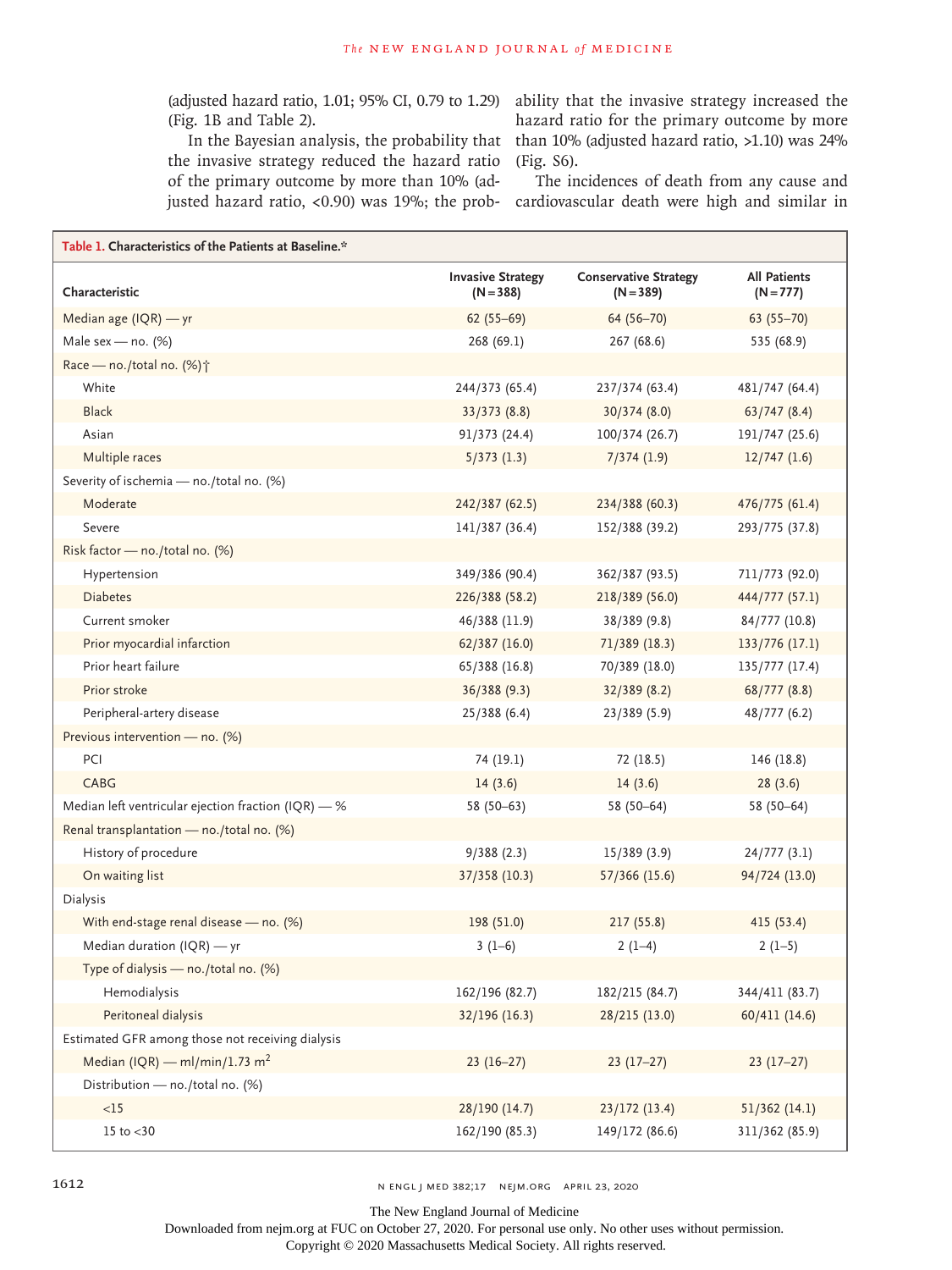| Table 1. (Continued.)                                               |                                         |                                             |                                    |
|---------------------------------------------------------------------|-----------------------------------------|---------------------------------------------|------------------------------------|
| Characteristic                                                      | <b>Invasive Strategy</b><br>$(N = 388)$ | <b>Conservative Strategy</b><br>$(N = 389)$ | <b>All Patients</b><br>$(N = 777)$ |
| Seattle Angina Questionnaire:                                       |                                         |                                             |                                    |
| Median summary score (IQR)                                          | 78 (60-94)                              | 79 (64-92)                                  | 79 (63-94)                         |
| Median angina frequency score (IQR)                                 | $90(80 - 100)$                          | $90(80-100)$                                | $90(80 - 100)$                     |
| Distribution - no./total no. (%)                                    |                                         |                                             |                                    |
| Daily or weekly angina                                              | 43/358 (12.0)                           | 47/366 (12.8)                               | 90/724 (12.4)                      |
| Monthly angina                                                      | 138/358 (38.5)                          | 145/366 (39.6)                              | 283/724 (39.1)                     |
| No angina                                                           | 177/358 (49.4)                          | 174/366 (47.5)                              | 351/724 (48.5)                     |
| Canadian Cardiovascular Society angina class - no./total no.<br>(%) |                                         |                                             |                                    |
| $\mathsf{L}$                                                        | 72/388 (18.6)                           | 83/388 (21.4)                               | 155/776 (20.0)                     |
| $\mathbf{H}$                                                        | 147/388 (37.9)                          | 151/388 (38.9)                              | 298/776 (38.4)                     |
| $\mathbf{III}$                                                      | 15/388(3.9)                             | 16/388(4.1)                                 | 31/776(4.0)                        |
| New York Heart Association class - no. (%)                          |                                         |                                             |                                    |
| $\mathsf{L}$                                                        | 65(16.8)                                | 71(18.3)                                    | 136(17.5)                          |
| $\mathbf{H}$                                                        | 139 (35.8)                              | 139(35.7)                                   | 278 (35.8)                         |
| III                                                                 | $\mathbf{0}$                            | 1(0.3)                                      | 1(0.1)                             |
| Type of stress testing $-$ no./total no. (%)                        |                                         |                                             |                                    |
| Nuclear imaging                                                     | 234/387 (60.5)                          | 245/388 (63.1)                              | 479/775 (61.8)                     |
| Echocardiography                                                    | 79/387 (20.4)                           | 73/388 (18.8)                               | 152/775 (19.6)                     |
| Cardiac magnetic resonance imaging                                  | $\Omega$                                | 1/388(0.3)                                  | 1/775(0.1)                         |
| Exercise stress test                                                | 74/387 (19.1)                           | 69/388 (17.8)                               | 143/775 (18.5)                     |

\* Percentages may not total 100 because of rounding. CABG denotes coronary-artery bypass grafting, GFR glomerular filtration rate, IQR interquartile range, and PCI percutaneous coronary intervention.

† Race was reported by the patient.

‡ On the Seattle Angina Questionnaire, a score of 0 to 60 indicates daily or weekly angina, a score of 61 to 99 monthly angina, and a score of 100 no angina. Data were excluded from four sites (42 patients) because of improper completion of forms. In addition, data were missing for 11 other patients.

§ Canadian Cardiovascular Society classes of angina are I (angina only with strenuous exertion), II (slight limitation of physical activity), III (marked limitation of physical activity), and IV (inability to perform any physical activity without angina); class IV angina was an exclusion criterion for the trial.

the two groups (Fig. 2A and Table 2). In addition, there were no significant between-group differences in the incidence of myocardial infarction (Fig. 2B), hospitalization for unstable angina (Fig. 2C), or hospitalization for heart failure (Fig. 2D). Patients in the invasive-strategy group had a higher incidence of stroke than those in the conservative-strategy group (adjusted hazard ratio, 3.76; 95% CI, 1.52 to 9.32; P=0.004), a difference that was driven by a higher incidence of nonprocedural strokes (i.e., those that occurred more than 30 days after the procedure) (Fig. S8). Procedural strokes were uncommon, with only one such event in each group.

in patients who were not receiving dialysis at base-

line was higher in the invasive-strategy group, a difference that was driven by a higher incidence of newly initiated dialysis (Figs. S9 and S10). Among the patients who were not receiving dialysis at baseline, the incidence of contrast-associated acute kidney injury in those who underwent coronary angiography or PCI that was not preceded by a clinical event was low (7.9% in the invasive-strategy group vs. 0% in the conservative-strategy group); the incidence of initiation of dialysis after CABG was 12.5% and 11.1%, respectively. Stent thrombosis was uncommon, with a 3-year cumulative incidence of 0.9% (95% CI, 0.3 to 2.0).

The incidence of death or initiation of dialysis which the secondary definition of myocardial These results were consistent with analyses in infarction was used (Table S7). The findings were

The New England Journal of Medicine

Downloaded from nejm.org at FUC on October 27, 2020. For personal use only. No other uses without permission.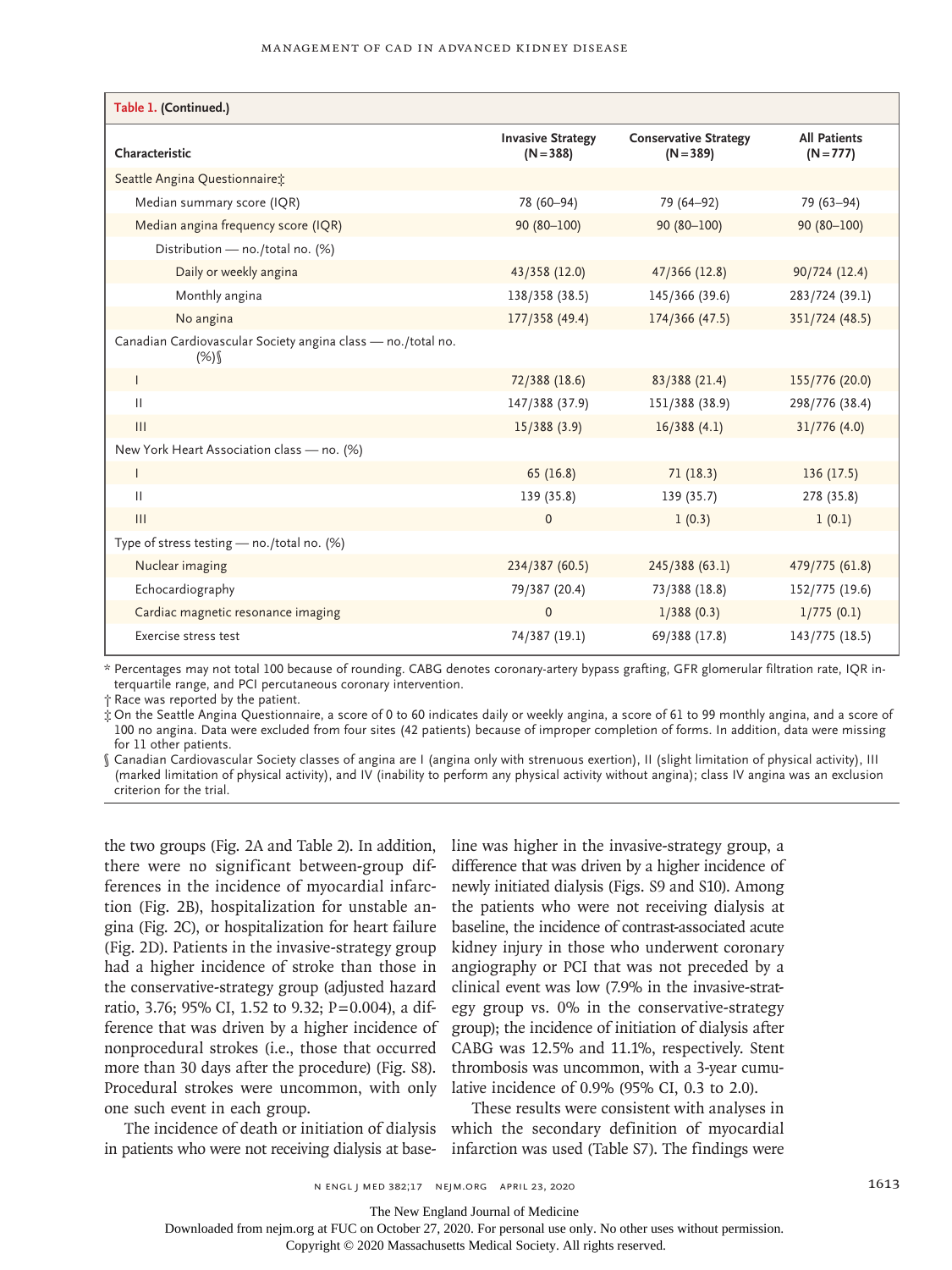

**Figure 1. Primary Outcome and Key Secondary Outcome.**

Shown are the results of the time-to-event analysis for the primary outcome (a composite of death or nonfatal myocardial infarction) (Panel A) and a key secondary outcome (a composite of death, nonfatal myocardial infarction, or hospitalization for unstable angina, heart failure, or resuscitated cardiac arrest) (Panel B) among patients in the invasive-strategy group and the

> also consistent in most prespecified subgroups, including those based on the type of stress testing that was used at baseline (imaging or nonimaging). Possible heterogeneity of treatment effect was noted according to the degree of ischemia (severe or moderate), the ejection fraction (lower or higher), and the eGFR (lower or higher) (Fig. 3 and Figs. S11, S12, and S13).

#### Discussion

In this trial involving patients with stable coronary disease, advanced kidney disease, and moderate or severe ischemia, we found that an initial invasive strategy did not result in a lower incidence of death or nonfatal myocardial infarction than an initial conservative strategy. These results provide information that may assist in the treatment of such patients with stable coronary disease, since data from randomized trials involving patients with advanced kidney disease have been limited. The COURAGE (Clinical Outcomes Utilizing Revascularization and Aggressive Drug Evaluation) trial<sup>13</sup> enrolled only 16 patients with advanced kidney disease, the FAME (Fractional Flow Reserve versus Angiography for Multivessel Evaluation) 2 trial<sup>14</sup> enrolled only 20 patients with a serum creatinine level of more than 2 mg per deciliter (177  $\mu$ mol per liter), and the BARI 2D (Bypass Angioplasty Revascularization Investigation 2 Diabetes) trial<sup>5</sup> excluded patients with a creatinine level of more than 2 mg per deciliter. Consequently, the clinical approach for such patients has been based on extrapolation of results from cohorts without advanced kidney disease. Given the high up-front risk of procedural complications, reduced longterm durability of revascularization, rapid progression of atherosclerotic disease, and high risk of death from nonatherosclerotic causes, it was not known whether such extrapolation was justifiable. We therefore designed the ISCHEMIA-CKD trial to answer this question in a cost-efficient manner by running the trial in parallel with ISCHEMIA, in which patients with advanced kidney disease were excluded.

The present trial used several strategies to reduce the up-front risk of acute kidney injury during angiography and revascularization. In the invasive-strategy group, the incidence of procedure-associated acute kidney injury was much lower than the incidence of 30 to 60% seen in prior studies involving patients with this degree of advanced kidney disease.<sup>15</sup> Nonetheless, we observed an increased incidence of dialysis initiation in the invasive-strategy group, although we likewise noted that this incidence was similar in the two trial groups after 2 years of follow-up. It is possible that these events associated with progressive kidney disease were

The New England Journal of Medicine

Downloaded from nejm.org at FUC on October 27, 2020. For personal use only. No other uses without permission.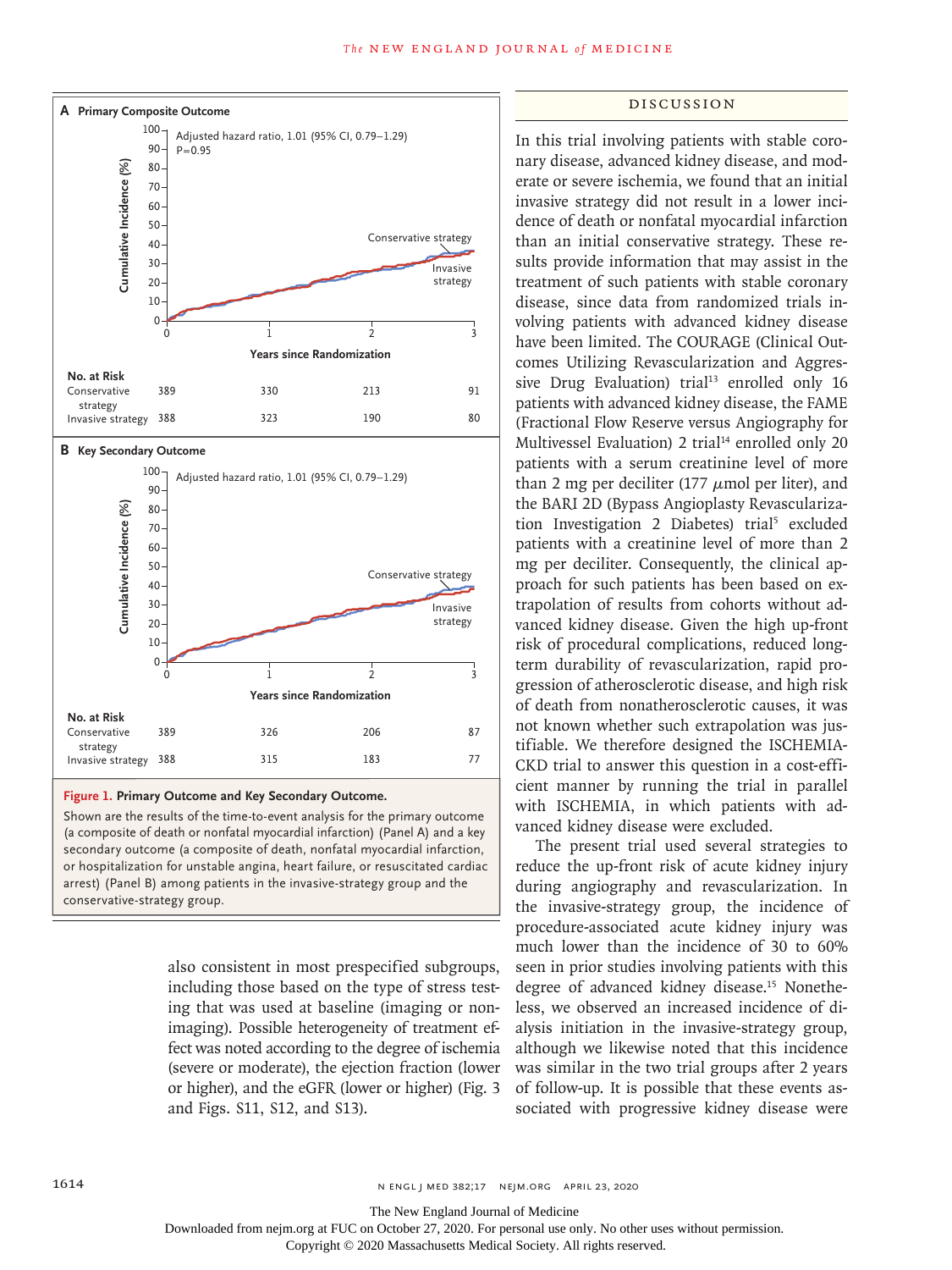| Table 2. Primary and Secondary Outcomes.*                                                                                 |                                     |                                         |                                               |                          |                                              |                         |         |
|---------------------------------------------------------------------------------------------------------------------------|-------------------------------------|-----------------------------------------|-----------------------------------------------|--------------------------|----------------------------------------------|-------------------------|---------|
| Outcome                                                                                                                   | No. of Patients with Event          |                                         | <b>3-Yr Cumulative Event Rate</b><br>(95% CI) |                          | <b>Hazard Ratio</b><br>(95% CI) <sup>+</sup> |                         | P Value |
|                                                                                                                           | Invasive<br>Strategy<br>$(N = 388)$ | Conservative<br>Strategy<br>$(N = 389)$ | Invasive<br>Strategy                          | Conservative<br>Strategy | Unadjusted                                   | Adjusted                |         |
| <b>Primary outcome</b>                                                                                                    |                                     |                                         |                                               |                          |                                              |                         |         |
| Death from any cause or MI                                                                                                | 123                                 | 129                                     | 36.4<br>$(30.5 - 42.2)$                       | 36.7<br>$(31.1 - 42.4)$  | 0.98<br>$(0.77 - 1.26)$                      | 1.01<br>$(0.79 - 1.29)$ | 0.95    |
| Key secondary outcome                                                                                                     |                                     |                                         |                                               |                          |                                              |                         |         |
| Death from any cause, MI, hospitaliza-<br>tion for unstable angina or heart<br>failure, or resuscitated cardiac<br>arrest | 132                                 | 138                                     | 38.5<br>$(32.6 - 44.3)$                       | 39.7<br>$(33.9 - 45.4)$  | 0.99<br>$(0.78 - 1.26)$                      | 1.01<br>$(0.79 - 1.29)$ |         |
| Net benefit outcome                                                                                                       |                                     |                                         |                                               |                          |                                              |                         |         |
| Death from any cause, MI, or stroke                                                                                       | 133                                 | 131                                     | 39.5<br>$(33.5 - 45.5)$                       | 36.9<br>$(31.3 - 42.6)$  | 1.08<br>$(0.85 - 1.37)$                      | 1.11<br>$(0.87 - 1.41)$ |         |
| Other clinical outcomes                                                                                                   |                                     |                                         |                                               |                          |                                              |                         |         |
| Death                                                                                                                     |                                     |                                         |                                               |                          |                                              |                         |         |
| Any cause                                                                                                                 | 94                                  | 98                                      | 27.2<br>$(22.0 - 32.6)$                       | 27.8<br>$(22.7 - 33.1)$  | 0.99<br>$(0.75 - 1.32)$                      | 1.02<br>$(0.76 - 1.35)$ |         |
| Cardiovascular cause                                                                                                      | 76                                  | 82                                      | 22.9<br>$(18.1 - 28.1)$                       | 22.9<br>$(18.2 - 27.8)$  | 0.96<br>$(0.71 - 1.32)$                      | 0.97<br>$(0.71 - 1.33)$ |         |
| Any MIt                                                                                                                   | 46                                  | 56                                      | 15.0<br>$(10.9 - 19.8)$                       | 15.9<br>$(12.1 - 20.2)$  | 0.85<br>$(0.58 - 1.26)$                      | 0.84<br>$(0.57 - 1.25)$ |         |
| Procedural                                                                                                                | $\overline{7}$                      | 4                                       | 1.8<br>$(0.8 - 3.6)$                          | 1.1<br>$(0.4 - 2.6)$     | 1.80<br>$(0.53 - 6.16)$                      | 2.03<br>$(0.59 - 7.01)$ |         |
| Nonprocedural                                                                                                             | 37                                  | 52                                      | 12.7<br>$(8.8 - 17.3)$                        | 14.2<br>$(10.6 - 18.3)$  | 0.73<br>$(0.48 - 1.12)$                      | 0.72<br>$(0.47 - 1.09)$ |         |
| Hospitalization                                                                                                           |                                     |                                         |                                               |                          |                                              |                         |         |
| For unstable angina                                                                                                       | $\mathbf{1}$                        | 6                                       | 0.3<br>$(0-1.4)$                              | 1.7<br>$(0.6 - 3.8)$     | 0.18<br>$(0.02 - 1.48)$                      | 0.15<br>$(0.02 - 1.37)$ |         |
| For heart failure                                                                                                         | 17                                  | 12                                      | 4.7<br>$(2.8 - 7.4)$                          | 3.6<br>$(1.9 - 6.1)$     | 1.49<br>$(0.71 - 3.12)$                      | 1.47<br>$(0.69 - 3.12)$ |         |
| Resuscitated cardiac arrest                                                                                               | $\mathbf 0$                         | 0                                       |                                               |                          |                                              |                         |         |
| Stroke                                                                                                                    |                                     |                                         |                                               |                          |                                              |                         |         |
| Any                                                                                                                       | 22                                  | 6                                       | 6.4<br>$(3.9 - 9.6)$                          | 1.6<br>$(0.6 - 3.5)$     | 3.97<br>$(1.61 - 9.79)$                      | 3.76<br>$(1.52 - 9.32)$ | 0.004   |
| With TIA                                                                                                                  | 22                                  | 7                                       | 6.4<br>$(3.9 - 9.6)$                          | 1.8<br>$(0.7 - 3.8)$     | 3.38<br>$(1.45 - 7.93)$                      | 3.25<br>$(1.38 - 7.63)$ |         |
| Cardiovascular death or MI                                                                                                | 107                                 | 114                                     | 32.9<br>$(27.2 - 38.6)$                       | 32.1<br>$(26.8 - 37.6)$  | 0.97<br>$(0.75 - 1.27)$                      | 0.98<br>$(0.75 - 1.28)$ |         |
| Cardiovascular death, MI, hospitalization<br>for unstable angina or heart fail-<br>ure, or resuscitated cardiac arrest    | 116                                 | 124                                     | 35.1<br>$(29.4 - 40.8)$                       | 35.1<br>$(29.6 - 40.6)$  | 0.97<br>$(0.75 - 1.25)$                      | 0.98<br>$(0.76 - 1.27)$ |         |
| <b>Safety outcomes</b>                                                                                                    |                                     |                                         |                                               |                          |                                              |                         |         |
| Death from any cause or initiation of<br>dialysis¶                                                                        | 75                                  | 61                                      | 44.8<br>$(35.9 - 53.2)$                       | 42.4<br>$(33.4 - 51.0)$  | 1.34<br>$(0.95 - 1.88)$                      | 1.48<br>$(1.04 - 2.11)$ | 0.03    |
| Initiation of dialysis                                                                                                    | 36                                  | 29                                      | 24.1<br>$(16.8 - 32.2)$                       | 25.0<br>$(17.0 - 33.9)$  | 1.37<br>$(0.84 - 2.23)$                      | 1.47<br>$(0.88 - 2.44)$ | 0.14    |

\* Confidence intervals have not been adjusted for multiple comparisons, so these intervals should not be used to infer definitive treatment effects. MI denotes myocardial infarction, and TIA transient ischemic attack.

† The hazard ratio is for the invasive-strategy group as compared with the conservative-strategy group.

‡ Not included in the two subcategories are patients who had silent myocardial infarction or type 3 myocardial infarction (a fatal event when biomarker values were unavailable).

§ This category consists of patients who were not receiving dialysis at baseline.

The New England Journal of Medicine

Downloaded from nejm.org at FUC on October 27, 2020. For personal use only. No other uses without permission.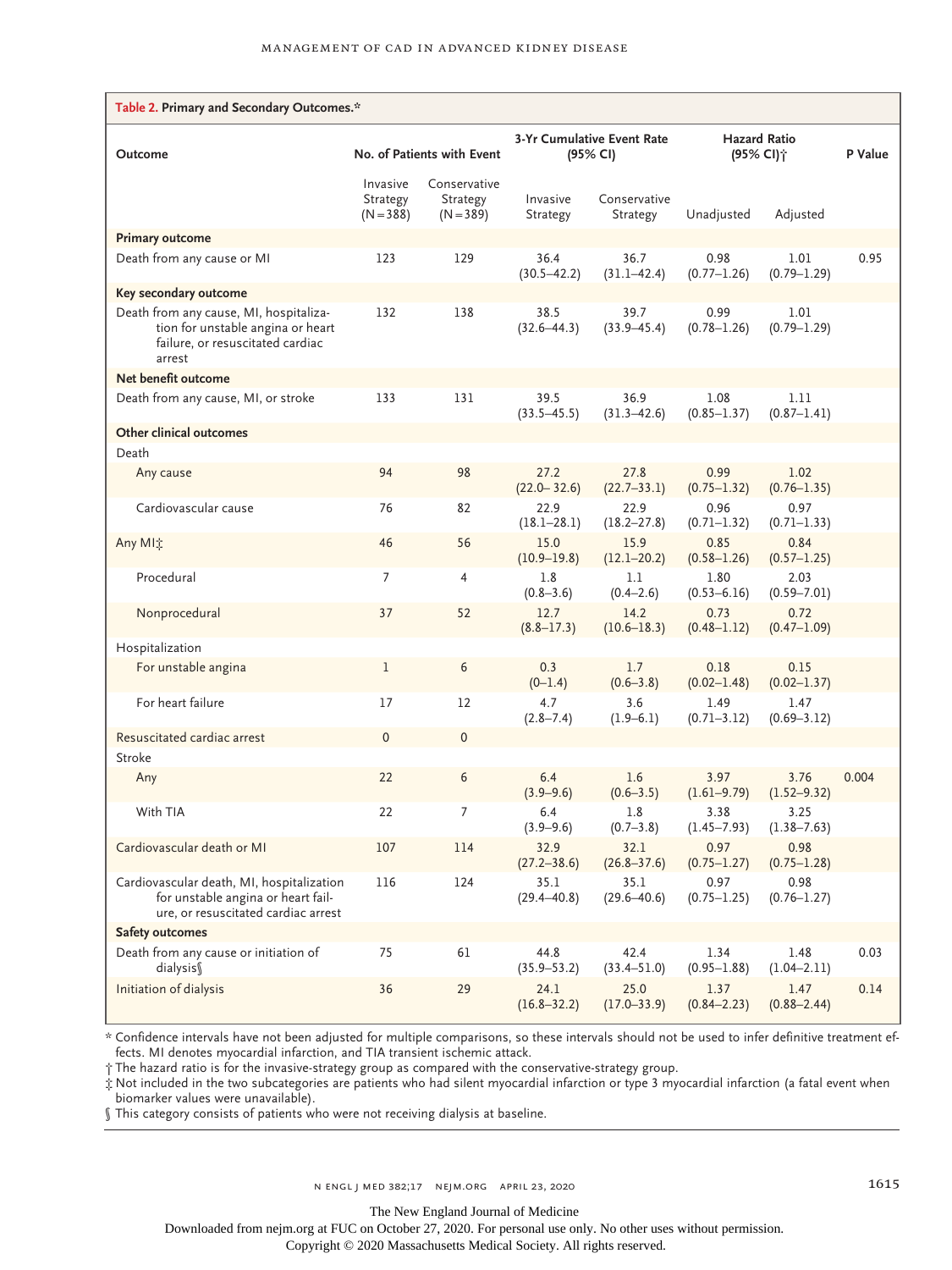

**Figure 2. Death, Myocardial Infarction, and Hospitalization for Unstable Angina or Heart Failure.**

Shown are the results of time-to-event analyses of death (Panel A), myocardial infarction (Panel B), hospitalization for unstable angina (Panel C), and hospitalization for heart failure (Panel D) in the two trial groups. In each panel, the insets show the same data on an enlarged y axis.

> related to atheroembolic complications of coro-in approximately one quarter of the patients denary angiography and revascularization.

> Coronary angiography was performed in approximately 85% of the patients who were assigned to be treated with the invasive strategy, whereas revascularization was performed in only 50%. The most common reason that revascularobstructive coronary disease, which was found of stress testing and greater prevalence of micro-

> ization was not performed was the absence of the present trial may be due to reduced accuracy spite the eligibility requirement of moderate or severe ischemia. This incidence of nonobstructive coronary disease was lower than that in unselected patients undergoing coronary angiography after noninvasive testing<sup>16</sup> but much higher than that in ISCHEMIA.<sup>8</sup> The higher incidence in

The New England Journal of Medicine

Downloaded from nejm.org at FUC on October 27, 2020. For personal use only. No other uses without permission.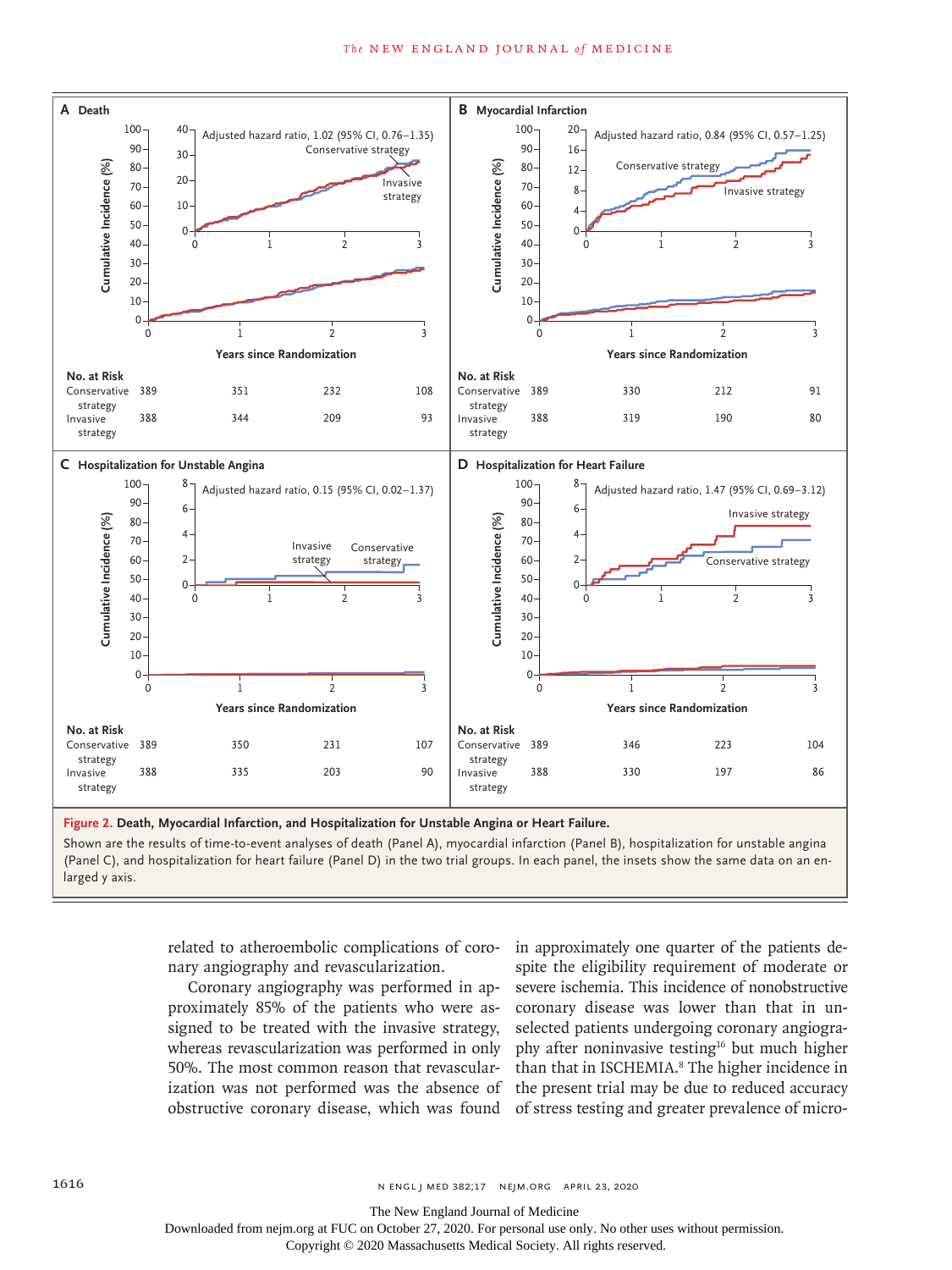| Subgroup                    | No. of<br><b>Patients</b> | Percent of<br><b>Patients</b> | <b>Estimated 3-Yr Event Rate</b><br>Invasive<br>strategy | Conservative<br>strategy<br>% |                                           |      |      | Adjusted Hazard Ratio (95% CI)                |      |                     |
|-----------------------------|---------------------------|-------------------------------|----------------------------------------------------------|-------------------------------|-------------------------------------------|------|------|-----------------------------------------------|------|---------------------|
| <b>Diabetes</b>             | 777                       |                               |                                                          |                               |                                           |      |      |                                               |      |                     |
| No                          |                           | 42.9                          | 25.3                                                     | 25.1                          |                                           |      |      |                                               |      | $0.98(0.63 - 1.52)$ |
| Yes                         |                           | 57.1                          | 44.5                                                     | 47.5                          |                                           |      |      |                                               |      | $1.02(0.76 - 1.38)$ |
| New or more frequent angina | 775                       |                               |                                                          |                               |                                           |      |      |                                               |      |                     |
| <b>No</b>                   |                           | 81.3                          | 36.8                                                     | 37.0                          |                                           |      |      |                                               |      | $1.07(0.81 - 1.41)$ |
| Yes                         |                           | 18.7                          | 30.7                                                     | 31.4                          |                                           |      |      |                                               |      | $0.85(0.47 - 1.54)$ |
| <b>GBMT</b> at baseline     | 727                       |                               |                                                          |                               |                                           |      |      |                                               |      |                     |
| No                          |                           | 85.0                          | 37.6                                                     | 34.2                          |                                           |      |      |                                               |      | $1.05(0.79 - 1.39)$ |
| Yes                         |                           | 15.0                          | 38.4                                                     | 46.1                          |                                           |      |      |                                               |      | $0.91(0.51 - 1.64)$ |
| Dialysis                    | 777                       |                               |                                                          |                               |                                           |      |      |                                               |      |                     |
| <b>No</b>                   |                           | 46.6                          | 34.4                                                     | 32.9                          |                                           |      |      |                                               |      | $1.02(0.69 - 1.50)$ |
| Yes                         |                           | 53.4                          | 38.1                                                     | 39.9                          |                                           |      |      |                                               |      | $1.00(0.72 - 1.39)$ |
| Degree of baseline ischemia | 775                       |                               |                                                          |                               |                                           |      |      |                                               |      |                     |
| Moderate                    |                           | 61.4                          | 39.4                                                     | 32.8                          |                                           |      |      |                                               |      | $1.30(0.94 - 1.79)$ |
| Severe                      |                           | 37.8                          | 30.3                                                     | 42.3                          |                                           |      |      |                                               |      | $0.70(0.46 - 1.05)$ |
|                             |                           |                               |                                                          |                               | 0.50                                      | 0.75 | 1.00 | 1.50                                          | 2.00 |                     |
|                             |                           |                               |                                                          |                               | <b>Invasive Strategy</b><br><b>Better</b> |      |      | <b>Conservative Strategy</b><br><b>Better</b> |      |                     |

**Figure 3. Subgroup Analysis of Treatment Effect for the Primary Outcome.**

Shown are the adjusted hazard ratios for the primary outcome of death or nonfatal myocardial infarction according to prespecified subgroup. GBMT denotes guideline-based medical therapy.

vascular disease in patients with advanced kidney disease.17 In addition, in ISCHEMIA, screening coronary CT angiography was used to exclude patients without obstructive disease before randomization; approximately 20% of coronary CT angiograms in ISCHEMIA showed no obstructive coronary disease.<sup>18</sup> In prior trials in which patients were assigned to be treated with an invasive strategy as compared with a conservative strategy before the coronary anatomy had been determined on angiography, the observed frequency of revascularization was as low as 44% despite the enrollment of high-risk groups of patients with acute coronary syndromes (Table S8).

In ISCHEMIA, an initial invasive strategy reduced the incidence of nonprocedural myocardial infarction but increased the incidence of procedural myocardial infarction.8 A similar pattern was observed in the present trial (Fig. S7). In the FAME 2 trial, PCI that was guided by the fractional flow reserve was associated with a lower risk of the primary composite outcome than medical therapy alone, a difference that was driven by a reduction in urgent revascularization.<sup>14</sup> We simi- risk of the primary outcome by more than 10%

larly observed a lower incidence of hospitalization for unstable angina with an invasive strategy, although the event rates were low. However, no trials involving patients with stable coronary disease, including ISCHEMIA-CKD, have shown differences in mortality between an invasive strategy and a conservative strategy.

In interpreting the findings of this trial, the following caveats should be considered. First, patients who were very symptomatic, had heart failure or recent acute coronary syndromes, or had an ejection fraction of less than 35% were excluded from the trial, so the findings do not extend to such patients. Second, the event rates were lower than projected, and together with a low incidence of revascularization in the invasivestrategy group (50%) and an 11% incidence of revascularization before a confirmed event in the conservative-strategy group, the trial had less power than anticipated to show a benefit for the invasive strategy. However, Bayesian analysis showed that the probability that assignment to the invasive strategy reduced or increased the

The New England Journal of Medicine

Downloaded from nejm.org at FUC on October 27, 2020. For personal use only. No other uses without permission.